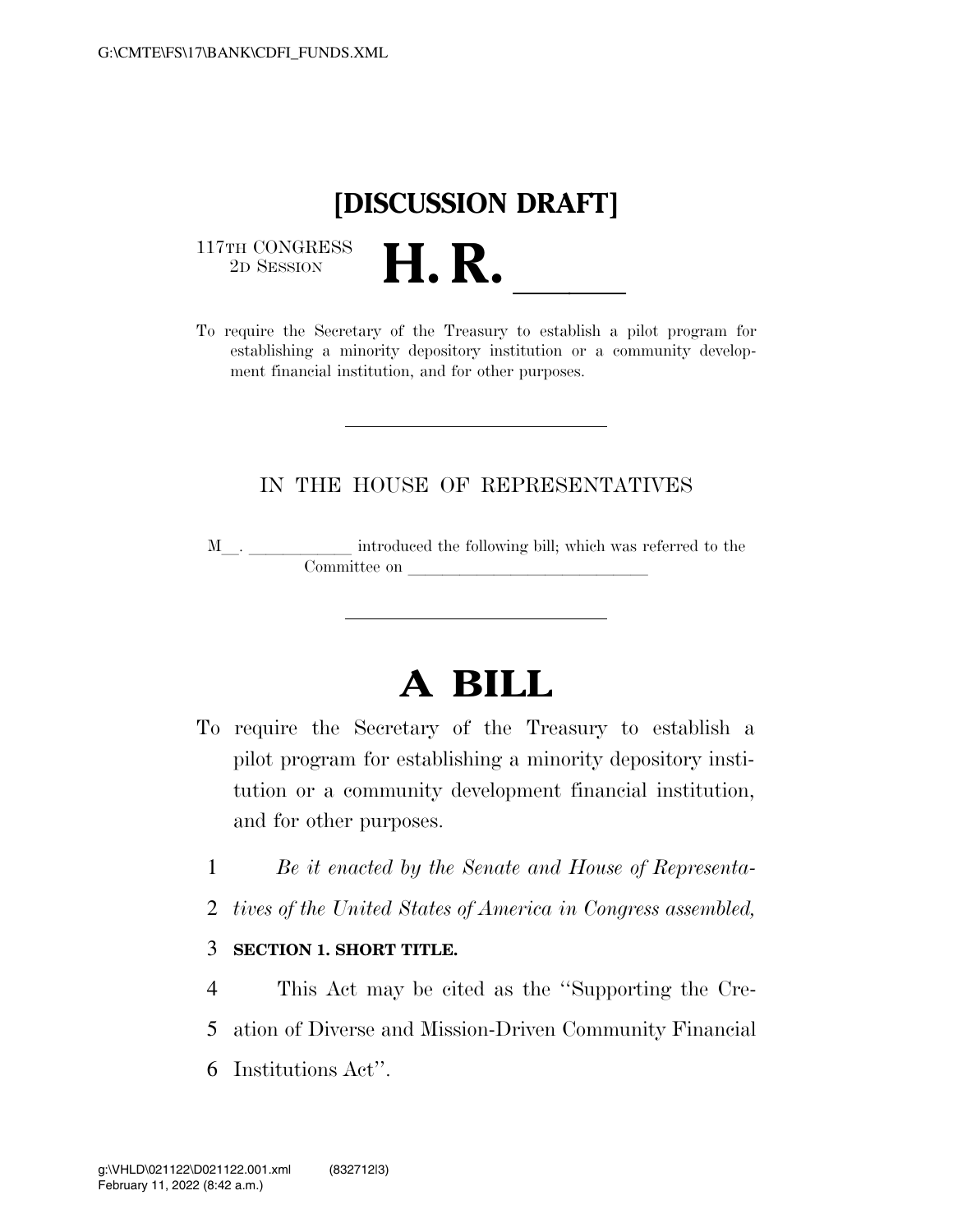## **SEC. 2. PILOT PROGRAM FOR ESTABLISHING A MINORITY DEPOSITORY INSTITUTION OR A COMMUNITY DEVELOPMENT FINANCIAL INSTITUTION.**

 (a) IN GENERAL.—The Secretary of the Treasury, in consultation with the CDFI Fund and the appropriate Federal banking agencies, shall establish a pilot program to provide competitive grants to a person for the purpose of providing capital for a such person to establish a minor- ity depository institution or a community development fi-nancial institution.

 (b) APPLICATION.—A person desiring a grant under this section shall submit to the Secretary an application in such form and containing such information as the Sec-retary determines.

 (c) DISBURSEMENT.—Before disbursing grant amounts to a person selected to receive a grant under this section, the Secretary shall ensure that such person has received approval from the appropriate Federal banking agency to establish a minority depository institution or a community development financial institution, as applica-ble.

22 (d) AUTHORIZATION OF APPROPRIATIONS.—There is authorized to be appropriated to carry out this Act such sums as are necessary, to be derived from the unobligated amounts available in the Emergency Capital Investment Fund.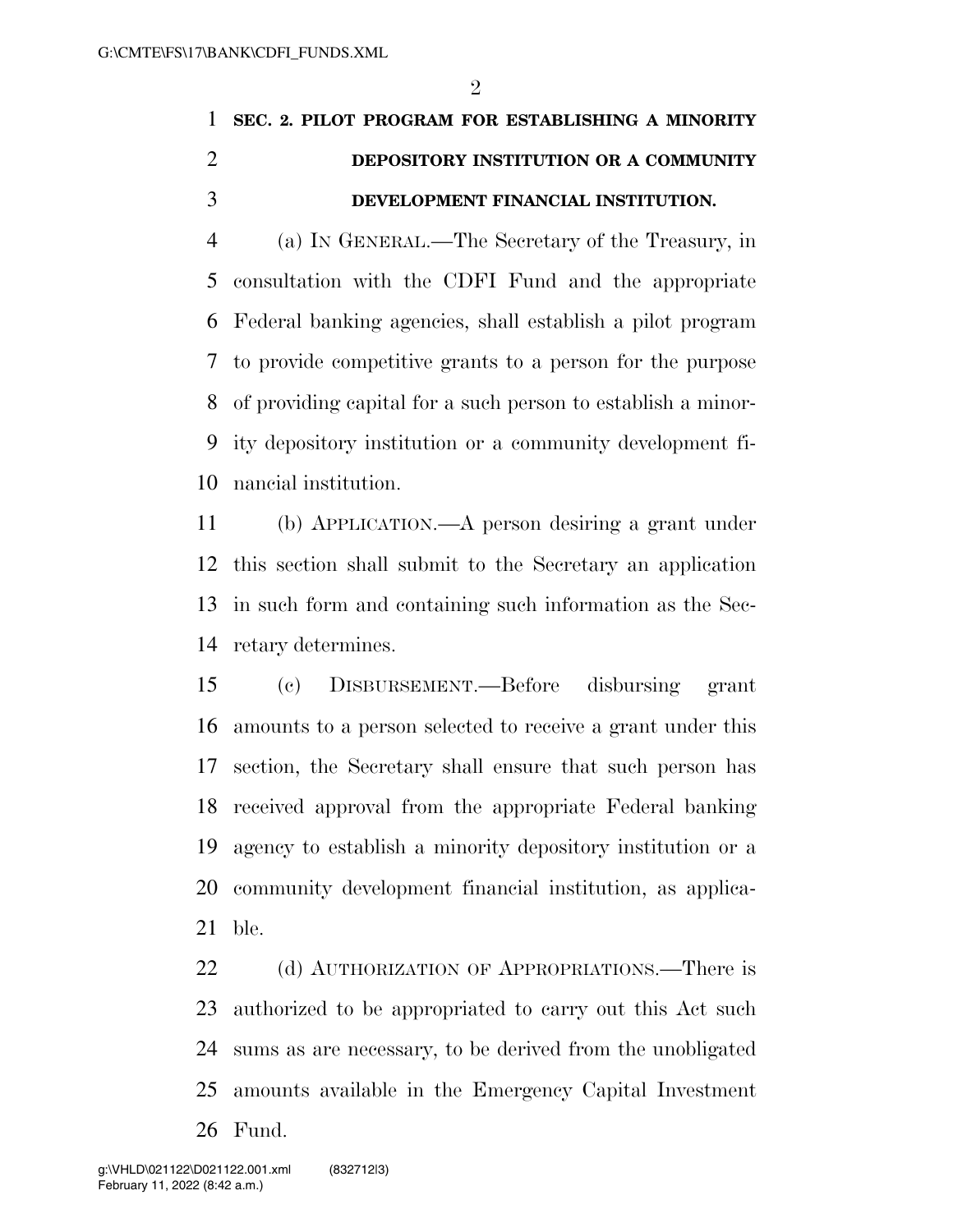| $\mathbf{1}$   | (e) DEFINITIONS.—In this Act:                          |
|----------------|--------------------------------------------------------|
| $\overline{2}$ | (1) APPROPRIATE FEDERAL BANKING AGEN-                  |
| 3              | CY.—The term "appropriate Federal banking agen-        |
| $\overline{4}$ | cy" has the meaning given in section 103 of the        |
| 5              | Community Development Banking and Financial In-        |
| 6              | stitutions Act of 1994 (12 U.S.C. 4702).               |
| 7              | (2) CDFI FUND.—The term "CDFI Fund"                    |
| 8              | means the Community Development Financial Insti-       |
| 9              | tutions Fund established under section $104(a)$ of the |
| 10             | Community Development Banking and Financial In-        |
| 11             | stitutions Act of 1994 (12 U.S.C. 4703(a)).            |
| 12             | (3) COMMUNITY DEVELOPMENT FINANCIAL IN-                |
| 13             | STITUTION.—The term "community development fi-         |
| 14             | nancial institution" has the meaning given in section  |
| 15             | 103 of the Community Development Banking and           |
| 16             | Financial Institutions Act of 1994 (12 U.S.C.          |
| 17             | 4702).                                                 |
| 18             | (4)<br>EMERGENCY CAPITAL INVESTMENT                    |
| 19             | FUND.—The term "Emergency Capital Investment"          |
| 20             | Fund" has the meaning given in section $104A(b)$ of    |
| 21             | the Community Development Banking and Financial        |
| 22             | Institutions Act of 1994 (12 U.S.C. 4702).             |
| 23             | (5) MINORITY DEPOSITORY INSTITUTION.—The               |
| 24             | term "minority depository institution" has the         |
| 25             | meaning given in section 308(b) of the Financial In-   |